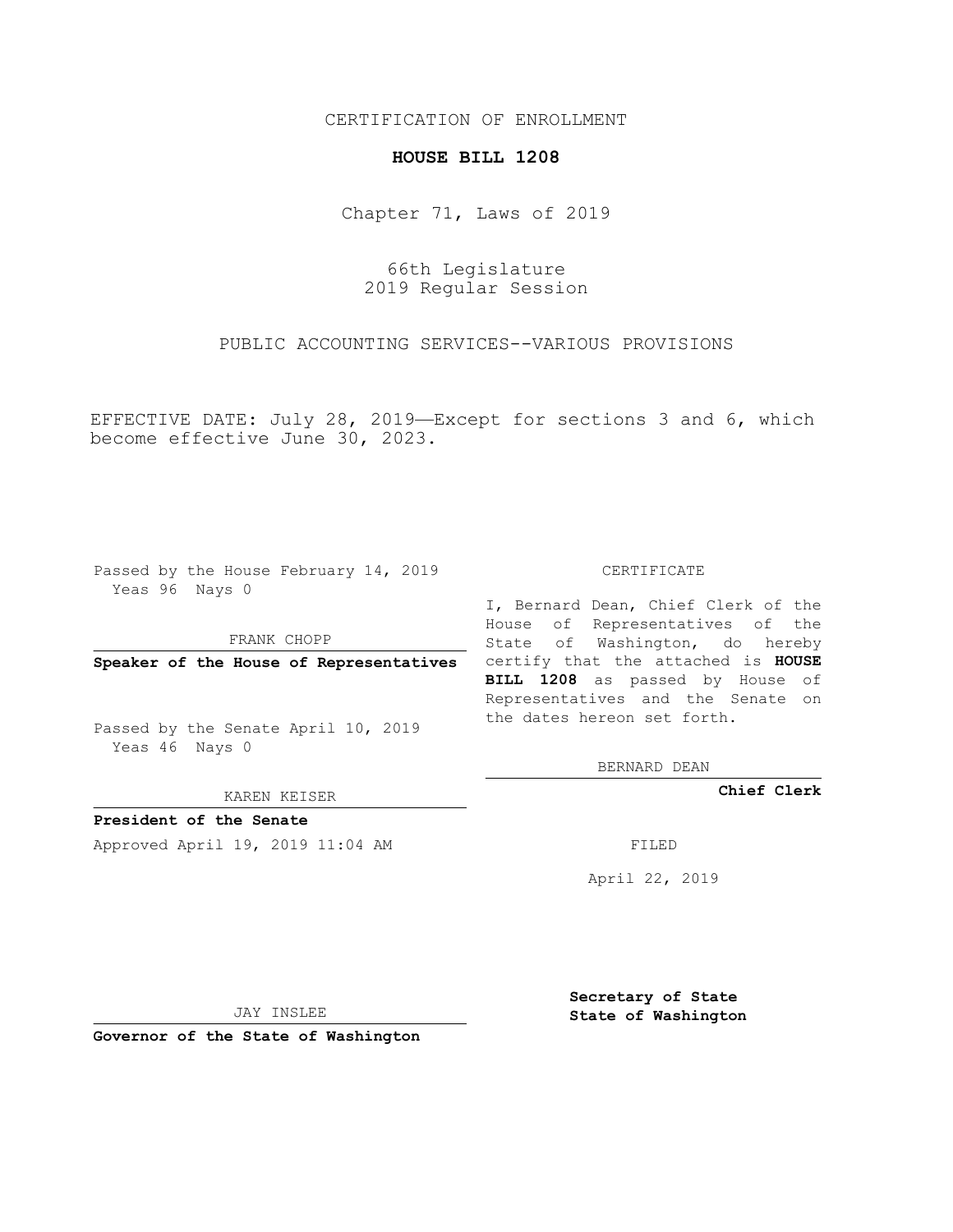## **HOUSE BILL 1208**

Passed Legislature - 2019 Regular Session

**State of Washington 66th Legislature 2019 Regular Session**

**By** Representatives Vick, Kirby, and Wylie; by request of State Board of Accountancy

Read first time 01/16/19. Referred to Committee on Consumer Protection & Business.

1 AN ACT Relating to public accounting services; amending RCW 2 18.04.055, 18.04.195, 18.04.195, 18.04.205, 18.04.345, and 18.04.345; 3 providing an effective date; and providing an expiration date.

4 BE IT ENACTED BY THE LEGISLATURE OF THE STATE OF WASHINGTON:

5 **Sec. 1.** RCW 18.04.055 and 2016 c 127 s 2 are each amended to read as follows:6

 The board may adopt and amend rules under chapter 34.05 RCW for the orderly conduct of its affairs. The board shall prescribe rules consistent with this chapter as necessary to implement this chapter. 10 Included may be:

11 (1) Rules of procedure to govern the conduct of matters before 12 the board;

 (2) Rules of professional conduct for all licensees, certificate holders, and nonlicensee owners of licensed firms, in order to establish and maintain high standards of competence and ethics including rules dealing with independence, integrity, objectivity, 17 and freedom from conflicts of interest;

18 (3) Rules specifying actions and circumstances deemed to 19 constitute holding oneself out as a licensee in connection with the 20 practice of public accountancy;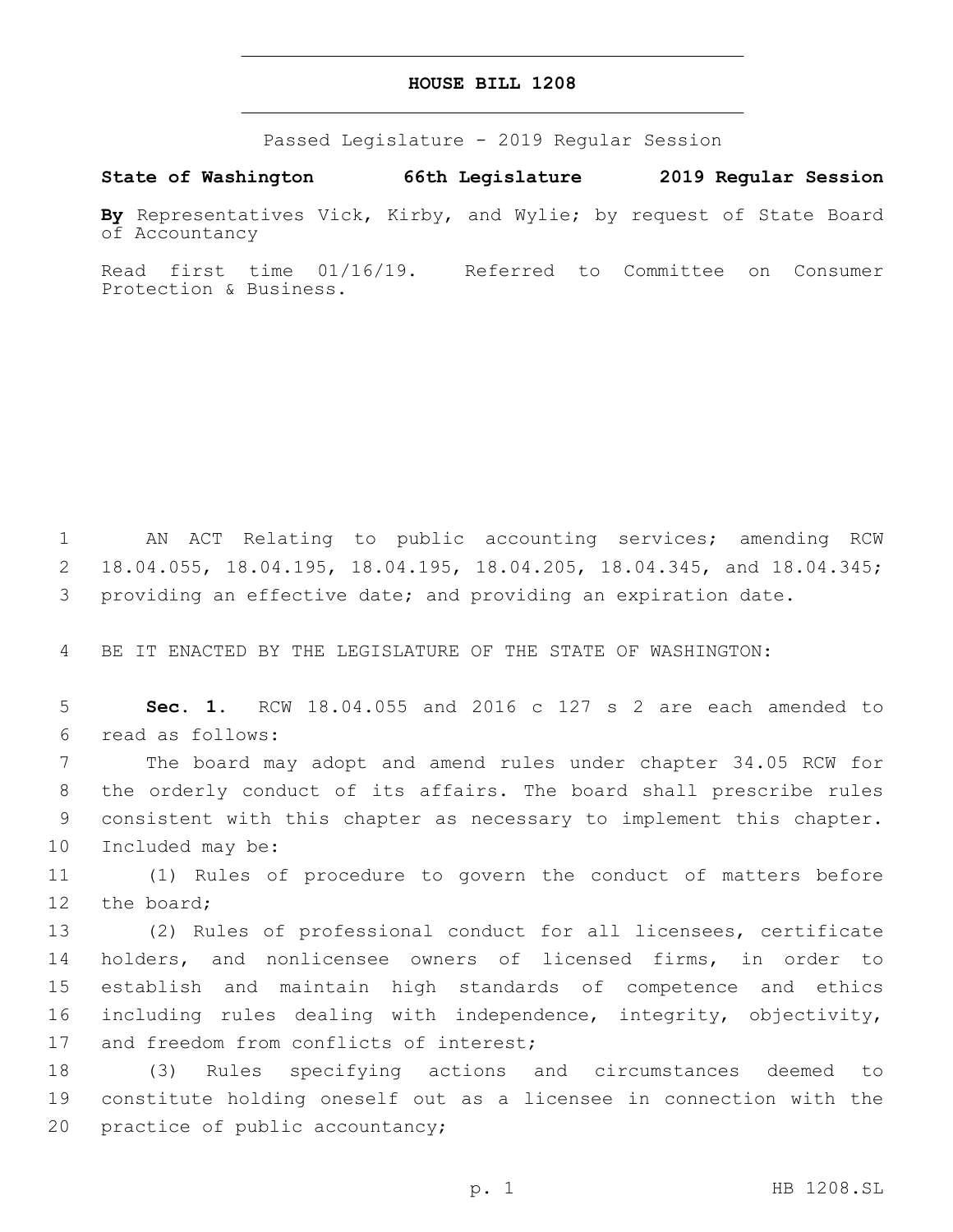(4) Rules specifying the manner and circumstances of the use of the titles "certified public accountant" and "CPA," by holders of certificates who do not also hold licenses under this chapter;

 (5) Rules specifying the educational requirements to take the 5 certified public accountant examination;

 (6) Rules designed to ensure that licensees' "reports" meet the definitional requirements for that term as specified in RCW 18.04.025;8

 (7) Requirements for CPE to maintain or improve the professional competence of licensees as a condition to maintaining their license and certificate holders as a condition to maintaining their 12 certificate under RCW 18.04.215;

 (8) Rules governing firms issuing or offering to issue attest or compilation reports or providing public accounting services as 15 defined in RCW 18.04.025 using the title "certified public accountant" or "CPA" including, but not limited to, rules concerning their style, name, title, and affiliation with any other organization, and establishing reasonable practice and ethical 19 standards to protect the public interest;

 (9) The board may by rule implement a quality assurance review program as a means to monitor licensees' quality of practice and compliance with professional standards. The board may exempt from such program, licensees who undergo periodic peer reviews in programs of the American Institute of Certified Public Accountants, NASBA, or 25 other programs recognized and approved by the board;

 (10) The board may by rule require licensed firms to obtain professional liability insurance if in the board's discretion such insurance provides additional and necessary protection for the 29 public;

 (11) Rules specifying the experience requirements in order to 31 qualify for a license;

 (12) Rules specifying the requirements for certificate holders to qualify for a license under this chapter which must include provisions for meeting CPE and experience requirements prior to 35 application for licensure;

 (13) Rules specifying the registration requirements, including ethics examination and fee requirements, for resident nonlicensee partners, shareholders, and managers of licensed firms;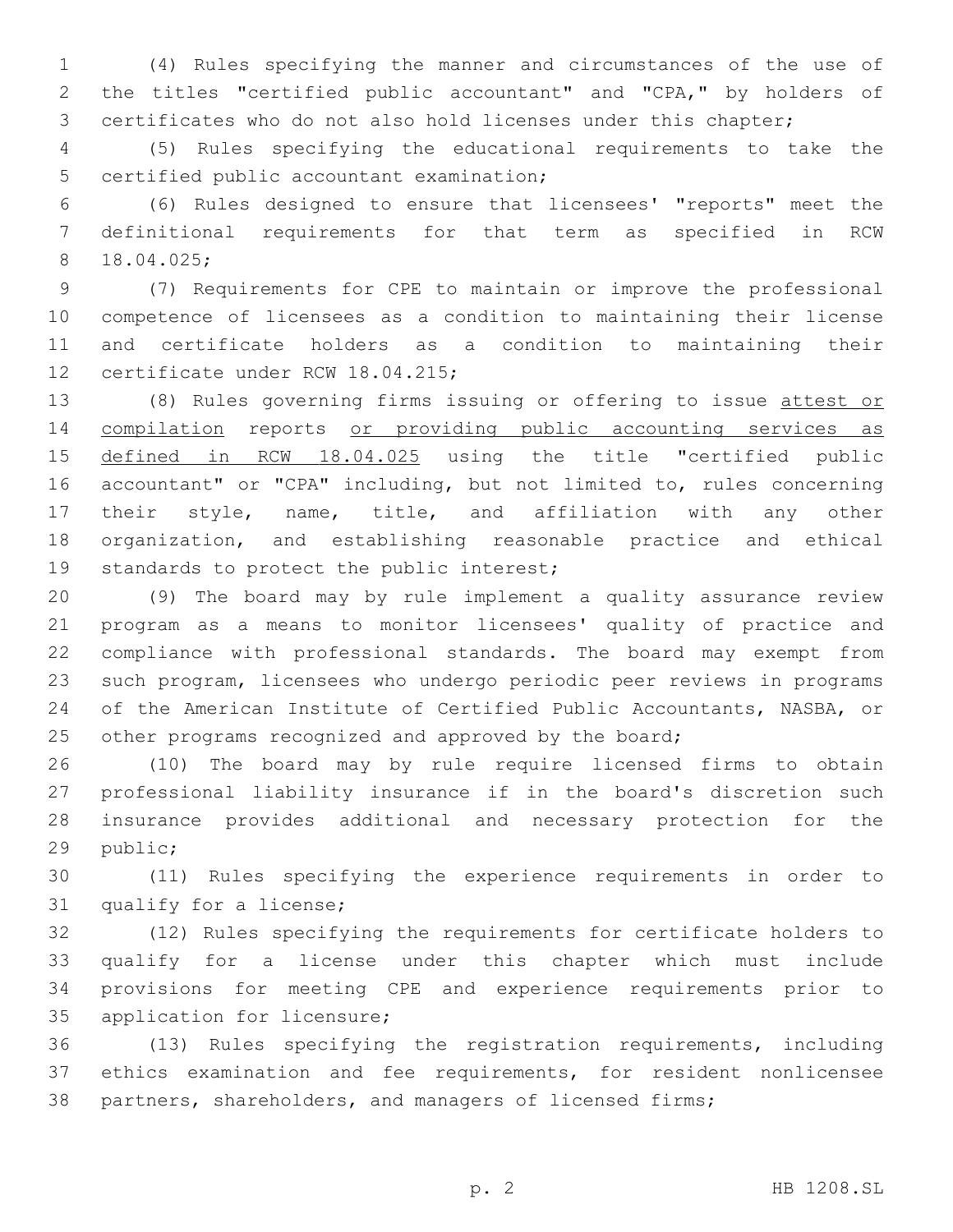(14) Rules specifying the ethics CPE requirements for certificate holders and owners of licensed firms, including the process for 3 reporting compliance with those requirements;

 (15) Rules specifying the experience and CPE requirements for 5 licensees offering or issuing reports; and

 (16) Any other rule which the board finds necessary or 7 appropriate to implement this chapter.

 **Sec. 2.** RCW 18.04.195 and 2018 c 224 s 4 are each amended to 9 read as follows:

 (1) The board shall grant or renew licenses to practice as a CPA firm to applicants that demonstrate their qualifications therefore in 12 accordance with this section.

(a) The following must hold a license issued under this section:

 (i) Any firm with an office in this state performing or offering to perform attest services as defined in RCW 18.04.025(1) or 16 compilations as defined in RCW 18.04.025(6); or

 (ii) ((Any firm with an office in this state that uses the title 18 "CPA" or "CPA firm"; or

19  $(iii)$ ) Any firm that does not have an office in this state but offers or renders attest services described in RCW 18.04.025 in this state, unless it meets each of the following requirements:

 (A) Complies with the qualifications described in subsection (3)(c), (4)(a), or (5)(c) of this section;

 (B) Meets the board's quality assurance review program requirements authorized by RCW 18.04.055(9) and the rules 26 implementing such section;

 (C) Performs such services through an individual with practice 28 privileges under RCW  $18.04.350(2)$ ; and

 (D) Can lawfully do so in the state where said individuals with practice privileges have their principal place of business.

 (b) A chartered professional accounting firm registered in the Canadian province of British Columbia may provide compilation or attest services in accordance with RCW 18.04.350(15) without 34 obtaining a Washington state CPA firm license.

 (c) A firm that is not subject to the requirements of subsection (1)(a) of this section may perform compilation services described in RCW 18.04.025(6) and other nonattest professional services while using the title "CPA" or "CPA firm" in this state without a license 39 issued under this section only if: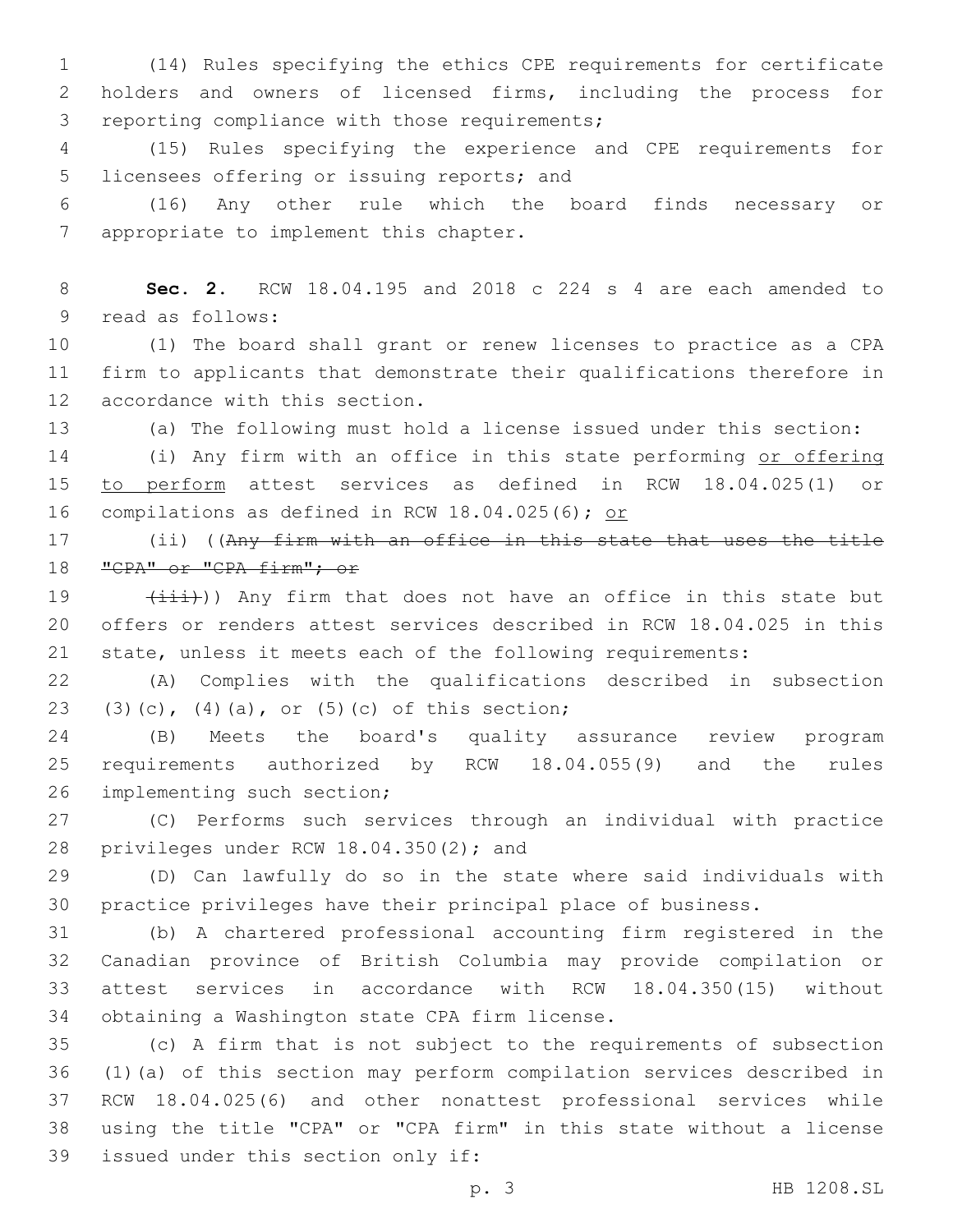(i) The firm performs such services through an individual with 2 practice privileges under RCW 18.04.350(2); and

 (ii) The firm can lawfully do so in the state where said individuals with practice privileges have their principal place of 5 business.

 (2) A sole proprietorship that performs or offers to perform attest or compilation services as defined in RCW 18.04.025 is required to obtain a license under subsection (1) of this section shall license, as a firm, every three years with the board.

 (a) The sole proprietor shall hold and renew a license to practice under RCW 18.04.105 and 18.04.215, or, in the case of a sole proprietorship that must obtain a license pursuant to subsection (1)(a)(iii) of this section, be a licensee of another state who meets 14 the requirements in RCW  $18.04.350(2)$ ;

 (b) Each resident individual in charge of an office located in this state shall hold and renew a license to practice under RCW 17 18.04.105 and 18.04.215; and

 (c) The licensed firm must meet requirements established by rule 19 by the board.

 (3) A partnership that performs or offers to perform attest or compilation services as defined in RCW 18.04.025 is required to obtain a license under subsection (1) of this section shall license 23 as a firm every three years with the board, and shall meet the 24 following requirements:

 (a) At least one general partner of the partnership shall hold and renew a license to practice under RCW 18.04.105 and 18.04.215, 27 or, in the case of a partnership that must obtain a license pursuant to subsection (1)(a)(iii) of this section, be a licensee of another state who meets the requirements in RCW 18.04.350(2);

 (b) Each resident individual in charge of an office in this state shall hold and renew a license to practice under RCW 18.04.105 and 32 18.04.215;

 (c) At least a simple majority of the ownership of the licensed firm in terms of financial interests and voting rights of all partners or owners shall be held by persons who are licensees or holders of a valid license issued under this chapter or by another state. The principal partner of the partnership and any partner having authority over issuing reports shall hold a license under this 39 chapter or issued by another state; and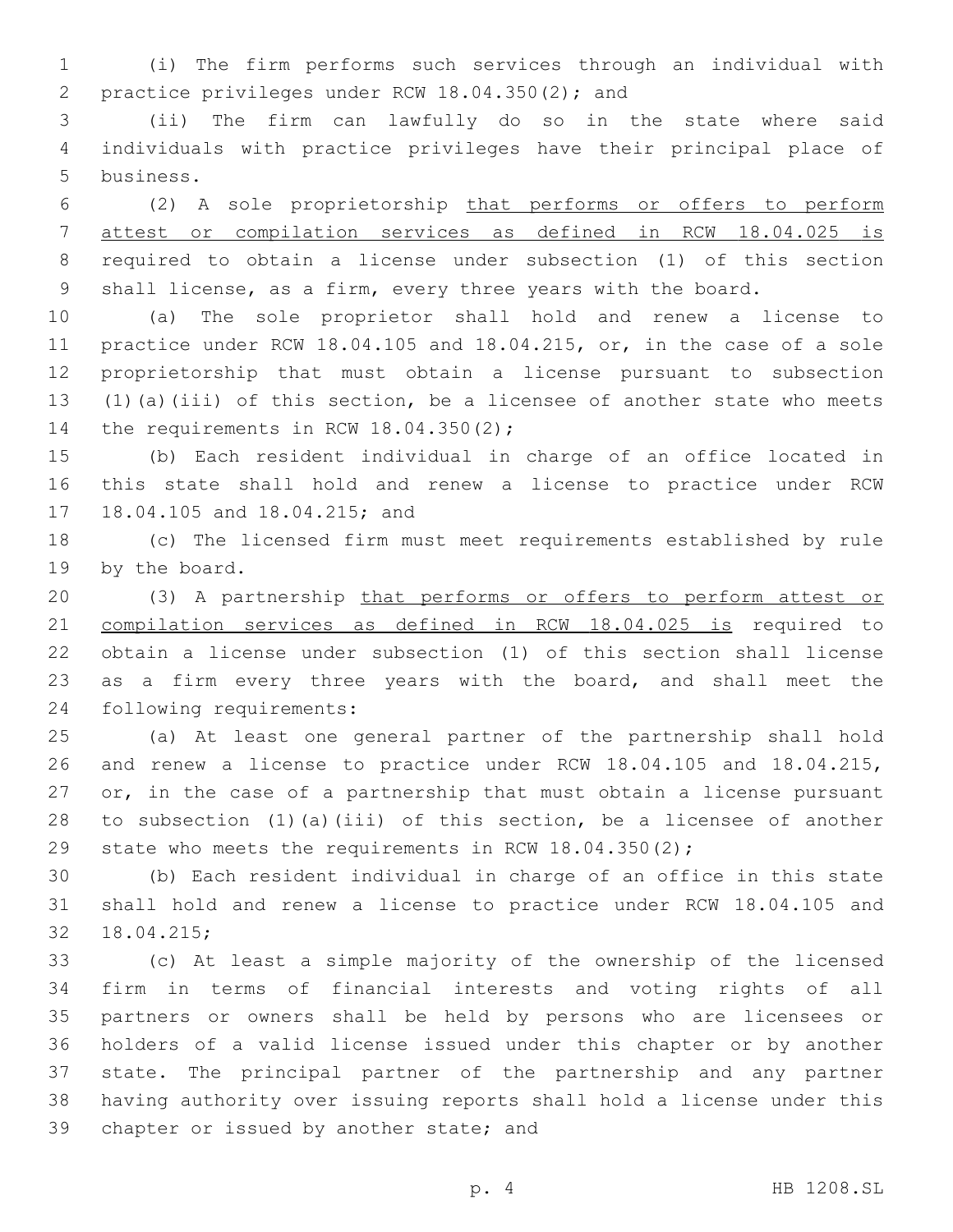(d) The licensed firm must meet requirements established by rule 2 by the board.

 (4) A corporation that performs or offers to perform attest or compilation services as defined in RCW 18.04.025 is required to obtain a license under subsection (1) of this section shall license as a firm every three years with the board and shall meet the 7 following requirements:

 (a) At least a simple majority of the ownership of the licensed firm in terms of financial interests and voting rights of all shareholders or owners shall be held by persons who are licensees or holders of a valid license issued under this chapter or by another state and is principally employed by the corporation or actively engaged in its business. The principal officer of the corporation and any officer or director having authority over issuing reports shall 15 hold a license under this chapter or issued by another state;

 (b) At least one shareholder of the corporation shall hold a license under RCW 18.04.105 and 18.04.215, or, in the case of a corporation that must obtain a license pursuant to subsection (1)(a)(iii) of this section, be a licensee of another state who meets 20 the requirements in RCW  $18.04.350(2)$ ;

 (c) Each resident individual in charge of an office located in this state shall hold and renew a license under RCW 18.04.105 and 18.04.215;23

 (d) A written agreement shall bind the corporation or its 25 shareholders to purchase any shares offered for sale by, or not under the ownership or effective control of, a qualified shareholder, and bind any holder not a qualified shareholder to sell the shares to the corporation or its qualified shareholders. The agreement shall be noted on each certificate of corporate stock. The corporation may purchase any amount of its stock for this purpose, notwithstanding any impairment of capital, as long as one share remains outstanding;

 (e) The corporation shall comply with any other rules pertaining to corporations practicing public accounting in this state as the 34 board may prescribe; and

 (f) The licensed firm must meet requirements established by rule 36 by the board.

 (5) A limited liability company that performs or offers to perform attest or compilation services as defined in RCW 18.04.025 is required to obtain a license under subsection (1) of this section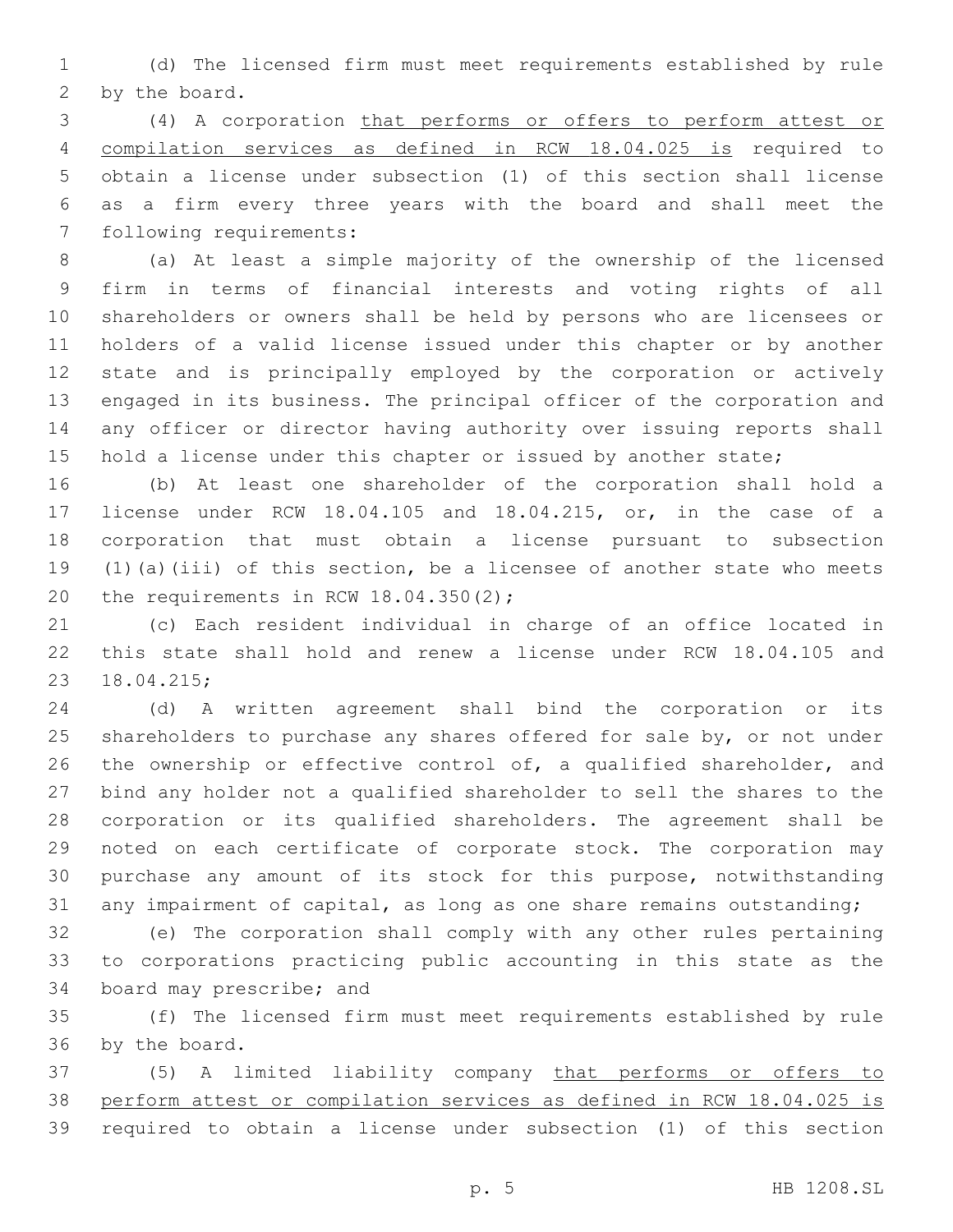shall license as a firm every three years with the board, and shall 2 meet the following requirements:

 (a) At least one member of the limited liability company shall hold a license under RCW 18.04.105 and 18.04.215, or, in the case of a limited liability company that must obtain a license pursuant to subsection (1)(a)(iii) of this section, be a licensee of another 7 state who meets the requirements in RCW 18.04.350(2);

 (b) Each resident manager or member in charge of an office located in this state shall hold and renew a license under RCW 10 18.04.105 and 18.04.215;

 (c) At least a simple majority of the ownership of the licensed firm in terms of financial interests and voting rights of all owners shall be held by persons who are licensees or holders of a valid license issued under this chapter or by another state. The principal member or manager of the limited liability company and any member having authority over issuing reports shall hold a license under this 17 chapter or issued by another state; and

 (d) The licensed firm must meet requirements established by rule 19 by the board.

 (6) Application for a license as a firm with an office in this state shall be made upon the affidavit of the proprietor or individual designated as managing partner, member, or shareholder for Washington. This individual shall hold a license under RCW 18.04.215.

 (7) In the case of a firm licensed in another state and required to obtain a license under subsection (1)(a)(iii) of this section, the application for the firm license shall be made upon the affidavit of an individual who qualifies for practice privileges in this state under RCW 18.04.350(2) who has been authorized by the applicant firm to make the application. The board shall determine in each case 30 whether the applicant is eligible for a license.

 (8) The board shall be given notification within ninety days after the admission or withdrawal of a partner, shareholder, or member engaged in this state in the practice of public accounting from any partnership, corporation, or limited liability company so 35 licensed.

 (9) Licensed firms that fall out of compliance with the provisions of this section due to changes in firm ownership, after receiving or renewing a license, shall notify the board in writing within ninety days of its falling out of compliance and propose a time period in which they will come back into compliance. The board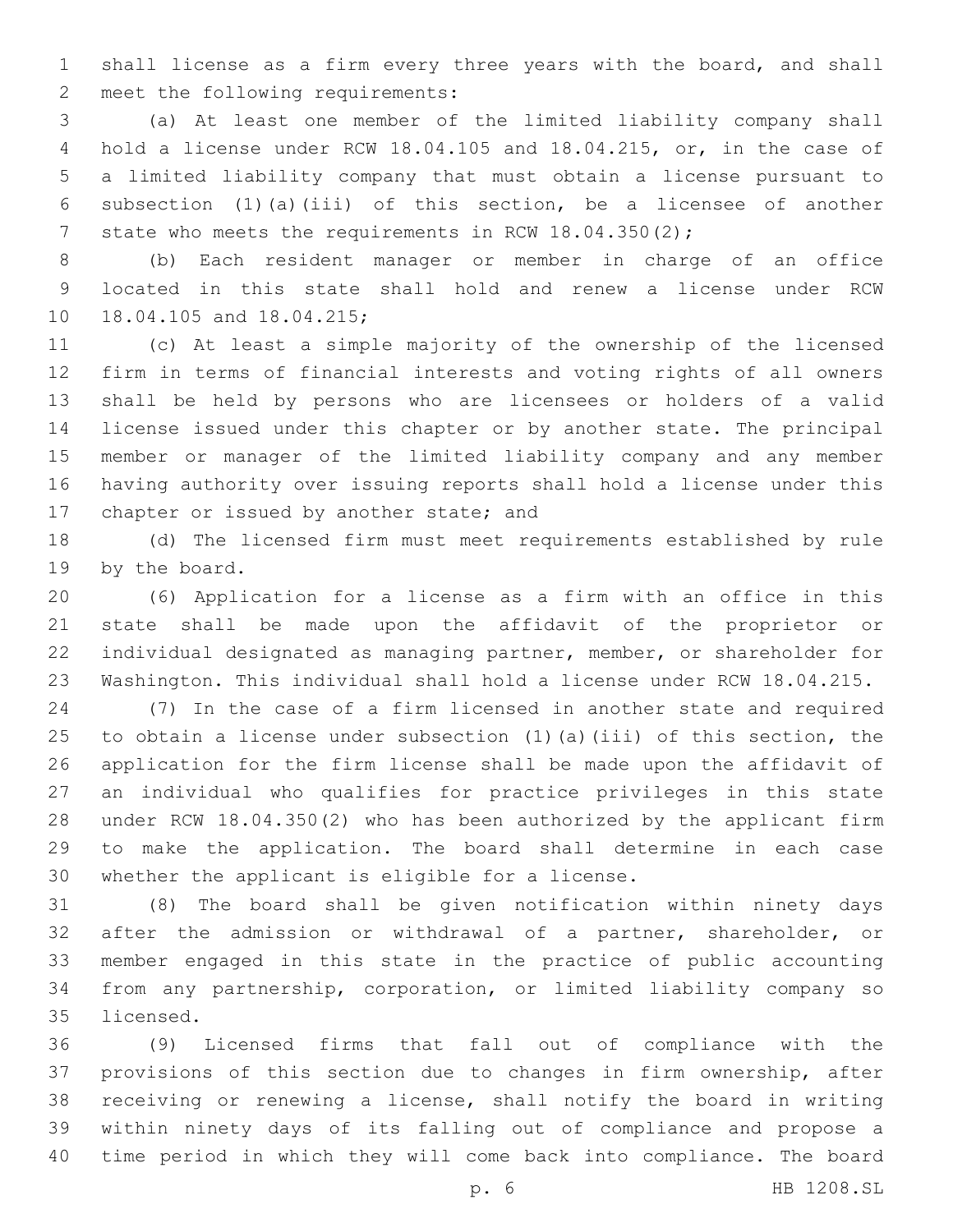may grant a reasonable period of time for a firm to be in compliance with the provisions of this section. Failure to bring the firm into compliance within a reasonable period of time, as determined by the board, may result in suspension, revocation, or imposition of 5 conditions on the firm's license.

 (10) Fees for the license as a firm and for notification of the board of the admission or withdrawal of a partner, shareholder, or member shall be determined by the board. Fees shall be paid by the firm at the time the license application form or notice of admission or withdrawal of a partner, shareholder, or member is filed with the 11 board.

(11) Nonlicensee owners of licensed firms are:

 (a) Required to fully comply with the provisions of this chapter 14 and board rules;

15 (b) Required to be an individual;

 (c) Required to be of good character, as defined in RCW 18.04.105(1)(a), and an active individual participant in the licensed firm or affiliated entities as these terms are defined by board rule; 19 and

 (d) Subject to discipline by the board for violation of this 21 chapter.

 (12) Resident nonlicensee owners of licensed firms are required 23 to meet:

 (a) The ethics examination, registration, and fee requirements as 25 established by the board rules; and

(b) The ethics CPE requirements established by the board rules.

 (13)(a) Licensed firms must notify the board within thirty days 28 after:

 (i) Sanction, suspension, revocation, or modification of their professional license or practice rights by the securities exchange commission, internal revenue service, or another state board of 32 accountancy;

 (ii) Sanction or order against the licensee or nonlicensee firm owner by any federal or other state agency related to the licensee's practice of public accounting or violation of ethical or technical 36 standards established by board rule; or

 (iii) The licensed firm is notified that it has been charged with a violation of law that could result in the suspension or revocation 39 of the firm's license by a federal or other state agency, as identified by board rule, related to the firm's professional license,

p. 7 HB 1208.SL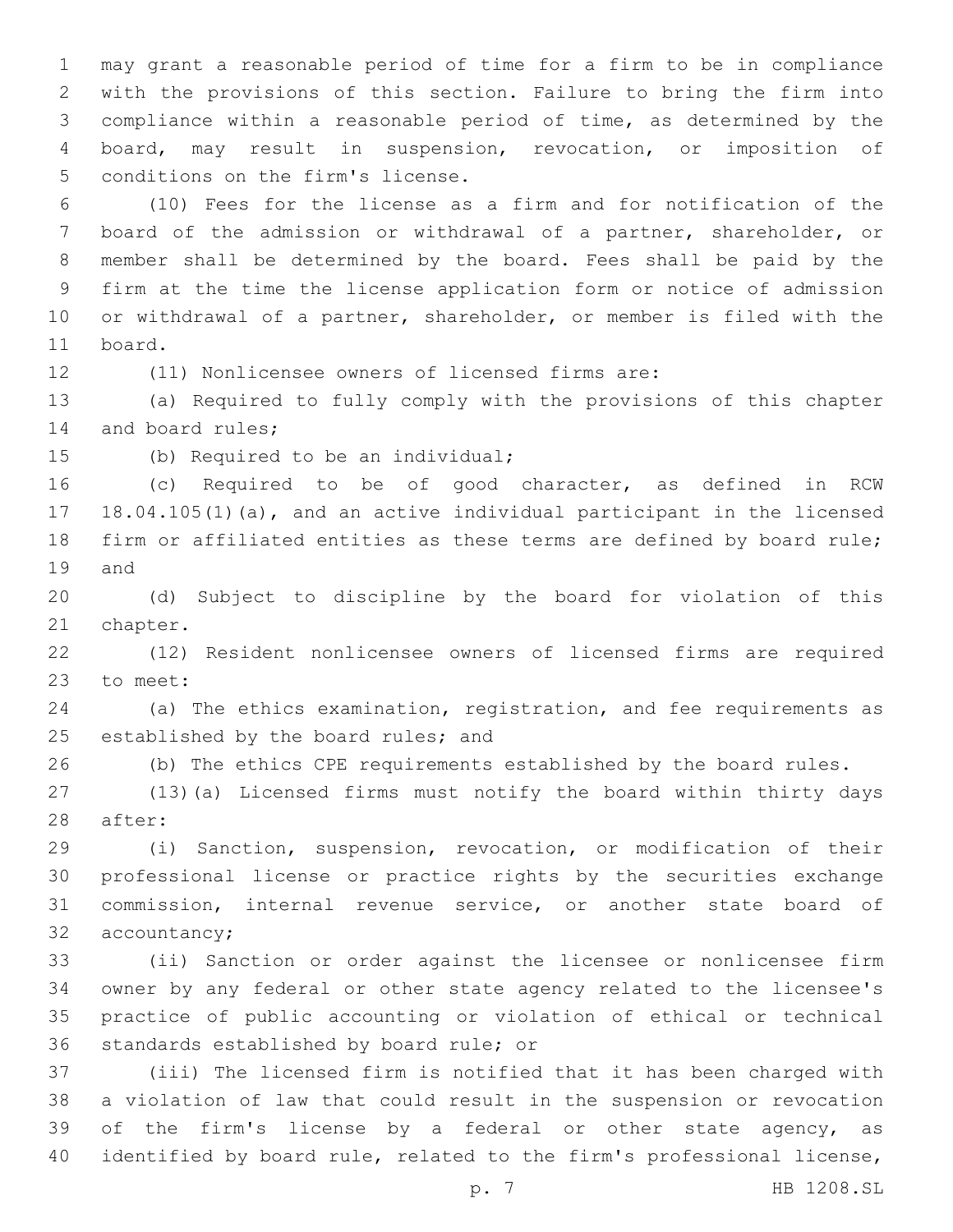practice rights, or violation of ethical or technical standards 2 established by board rule.

 (b) The board must adopt rules to implement this subsection and may also adopt rules specifying requirements for licensees to report to the board sanctions or orders relating to the licensee's practice of public accounting or violation of ethical or technical standards entered against the licensee by a nongovernmental professionally 8 related standard-setting entity.

 **Sec. 3.** RCW 18.04.195 and 2016 c 127 s 4 are each amended to 10 read as follows:

 (1) The board shall grant or renew licenses to practice as a CPA firm to applicants that demonstrate their qualifications therefore in 13 accordance with this section.

(a) The following must hold a license issued under this section:

 (i) Any firm with an office in this state performing or offering to perform attest services as defined in RCW 18.04.025(1) or compilations as defined in RCW 18.04.025(6); or

 (ii) ((Any firm with an office in this state that uses the title 19 "CPA" or "CPA firm"; or

 $(iii)$ ) Any firm that does not have an office in this state but offers or renders attest services described in RCW 18.04.025 in this state, unless it meets each of the following requirements:

 (A) Complies with the qualifications described in subsection 24 (3)(c), (4)(a), or (5)(c) of this section;

 (B) Meets the board's quality assurance review program requirements authorized by RCW 18.04.055(9) and the rules 27 implementing such section;

 (C) Performs such services through an individual with practice 29 privileges under RCW  $18.04.350(2)$ ; and

 (D) Can lawfully do so in the state where said individuals with practice privileges have their principal place of business.

 (b) A firm that is not subject to the requirements of subsection (1)(a) of this section may perform compilation services described in RCW 18.04.025(6) and other nonattest professional services while using the title "CPA" or "CPA firm" in this state without a license 36 issued under this section only if:

 (i) The firm performs such services through an individual with 38 practice privileges under RCW 18.04.350(2); and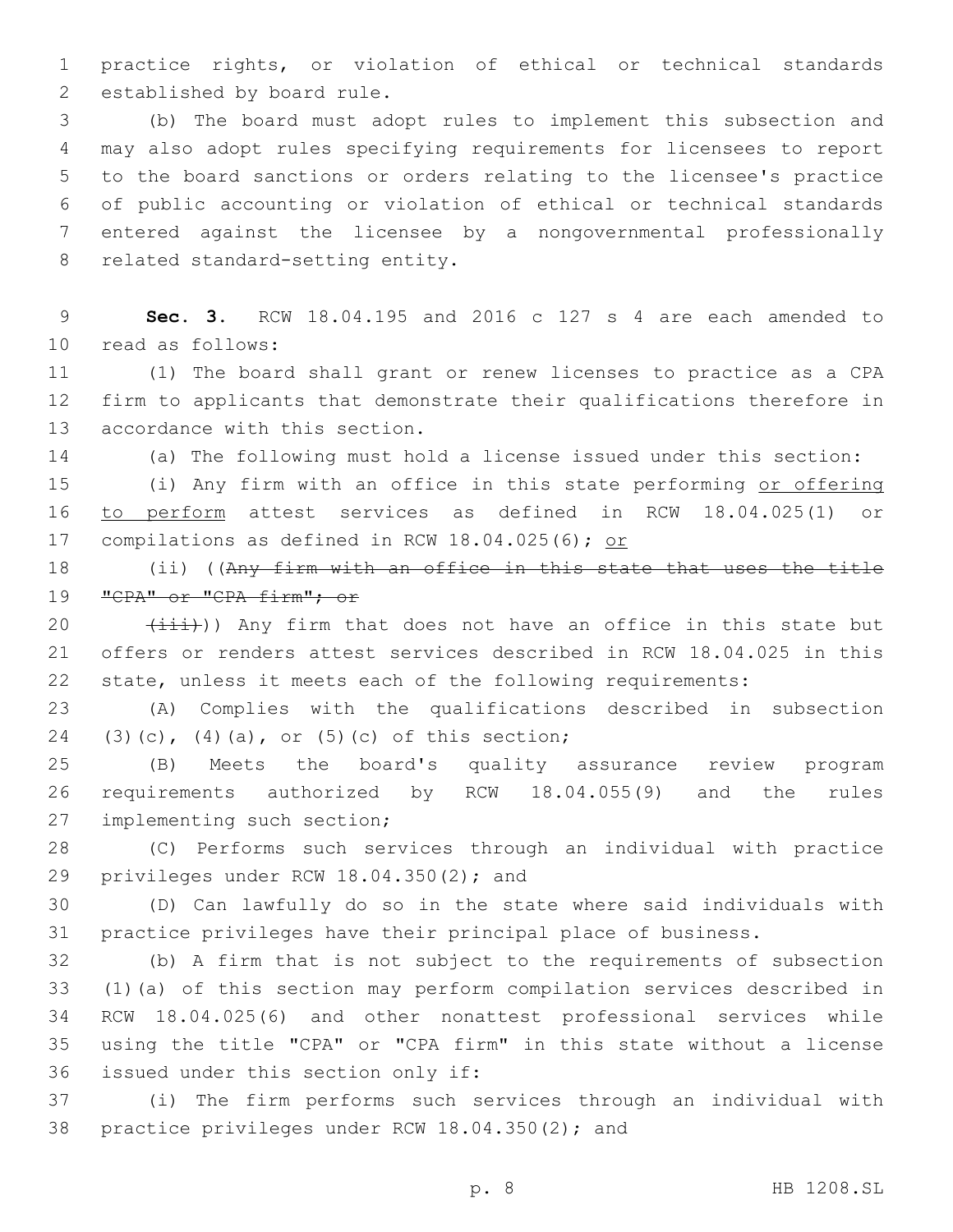(ii) The firm can lawfully do so in the state where said individuals with practice privileges have their principal place of 3 business.

 (2) A sole proprietorship that performs or offers to perform attest or compilation services as defined in RCW 18.04.025 is required to obtain a license under subsection (1) of this section shall license, as a firm, every three years with the board.

 (a) The sole proprietor shall hold and renew a license to practice under RCW 18.04.105 and 18.04.215, or, in the case of a sole proprietorship that must obtain a license pursuant to subsection (1)(a)(iii) of this section, be a licensee of another state who meets 12 the requirements in RCW  $18.04.350(2)$ ;

 (b) Each resident individual in charge of an office located in this state shall hold and renew a license to practice under RCW 15 18.04.105 and 18.04.215; and

 (c) The licensed firm must meet requirements established by rule 17 by the board.

 (3) A partnership that performs or offers to perform attest or compilation services as defined in RCW 18.04.025 is required to obtain a license under subsection (1) of this section shall license 21 as a firm every three years with the board, and shall meet the 22 following requirements:

 (a) At least one general partner of the partnership shall hold and renew a license to practice under RCW 18.04.105 and 18.04.215, 25 or, in the case of a partnership that must obtain a license pursuant to subsection (1)(a)(iii) of this section, be a licensee of another 27 state who meets the requirements in RCW 18.04.350(2);

 (b) Each resident individual in charge of an office in this state shall hold and renew a license to practice under RCW 18.04.105 and 18.04.215;30

 (c) At least a simple majority of the ownership of the licensed firm in terms of financial interests and voting rights of all partners or owners shall be held by persons who are licensees or holders of a valid license issued under this chapter or by another state. The principal partner of the partnership and any partner having authority over issuing reports shall hold a license under this 37 chapter or issued by another state; and

 (d) The licensed firm must meet requirements established by rule 39 by the board.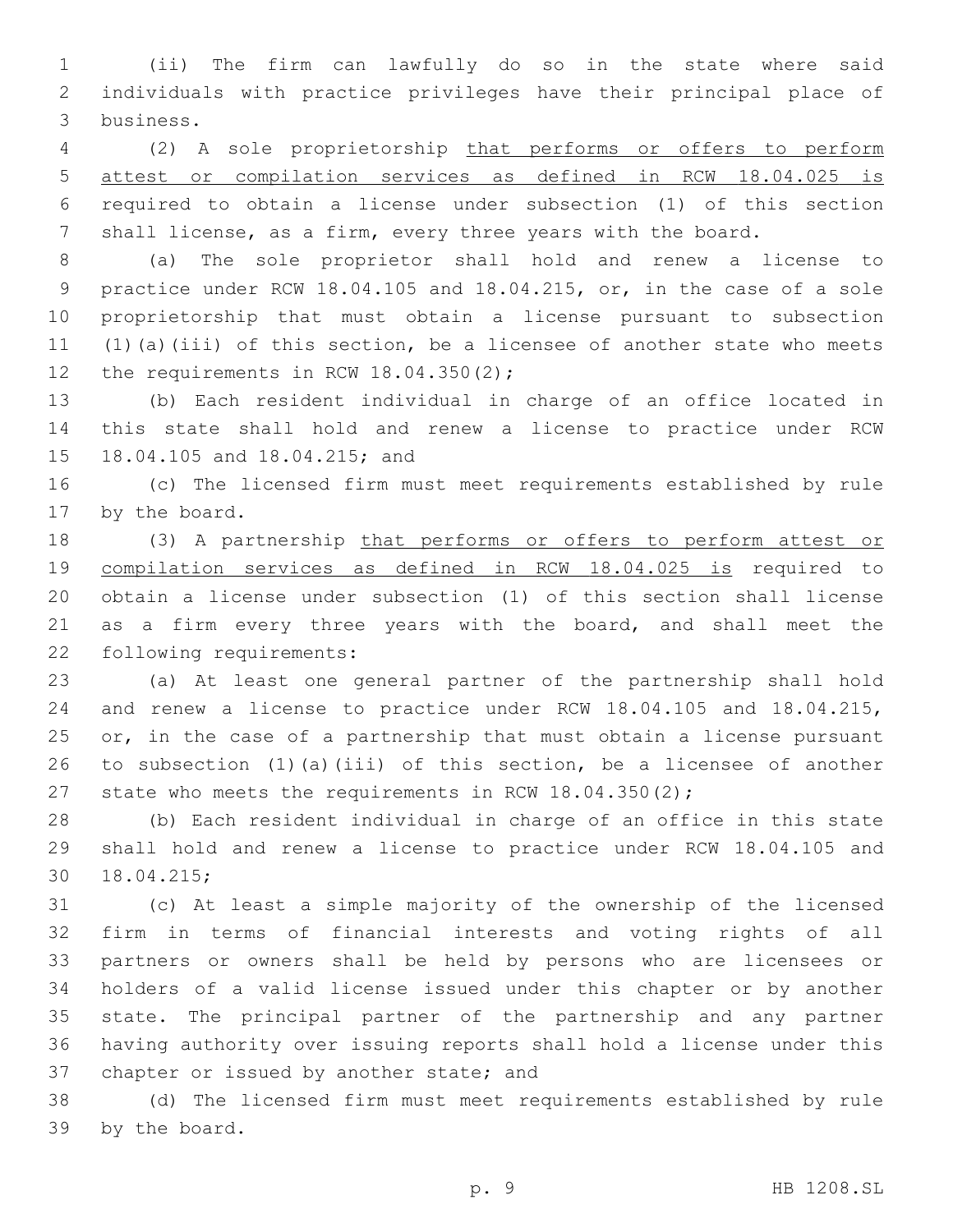(4) A corporation that performs or offers to perform attest or compilation services as defined in RCW 18.04.025 is required to obtain a license under subsection (1) of this section shall license as a firm every three years with the board and shall meet the 5 following requirements:

 (a) At least a simple majority of the ownership of the licensed firm in terms of financial interests and voting rights of all shareholders or owners shall be held by persons who are licensees or holders of a valid license issued under this chapter or by another state and is principally employed by the corporation or actively engaged in its business. The principal officer of the corporation and any officer or director having authority over issuing reports shall 13 hold a license under this chapter or issued by another state;

 (b) At least one shareholder of the corporation shall hold a license under RCW 18.04.105 and 18.04.215, or, in the case of a corporation that must obtain a license pursuant to subsection (1)(a)(iii) of this section, be a licensee of another state who meets 18 the requirements in RCW  $18.04.350(2)$ ;

 (c) Each resident individual in charge of an office located in this state shall hold and renew a license under RCW 18.04.105 and 21 18.04.215;

 (d) A written agreement shall bind the corporation or its shareholders to purchase any shares offered for sale by, or not under 24 the ownership or effective control of, a qualified shareholder, and bind any holder not a qualified shareholder to sell the shares to the corporation or its qualified shareholders. The agreement shall be noted on each certificate of corporate stock. The corporation may purchase any amount of its stock for this purpose, notwithstanding any impairment of capital, as long as one share remains outstanding;

 (e) The corporation shall comply with any other rules pertaining to corporations practicing public accounting in this state as the 32 board may prescribe; and

 (f) The licensed firm must meet requirements established by rule 34 by the board.

 (5) A limited liability company that performs or offers to perform attest or compilation services as defined in RCW 18.04.025 is required to obtain a license under subsection (1) of this section shall license as a firm every three years with the board, and shall 39 meet the following requirements:

p. 10 HB 1208.SL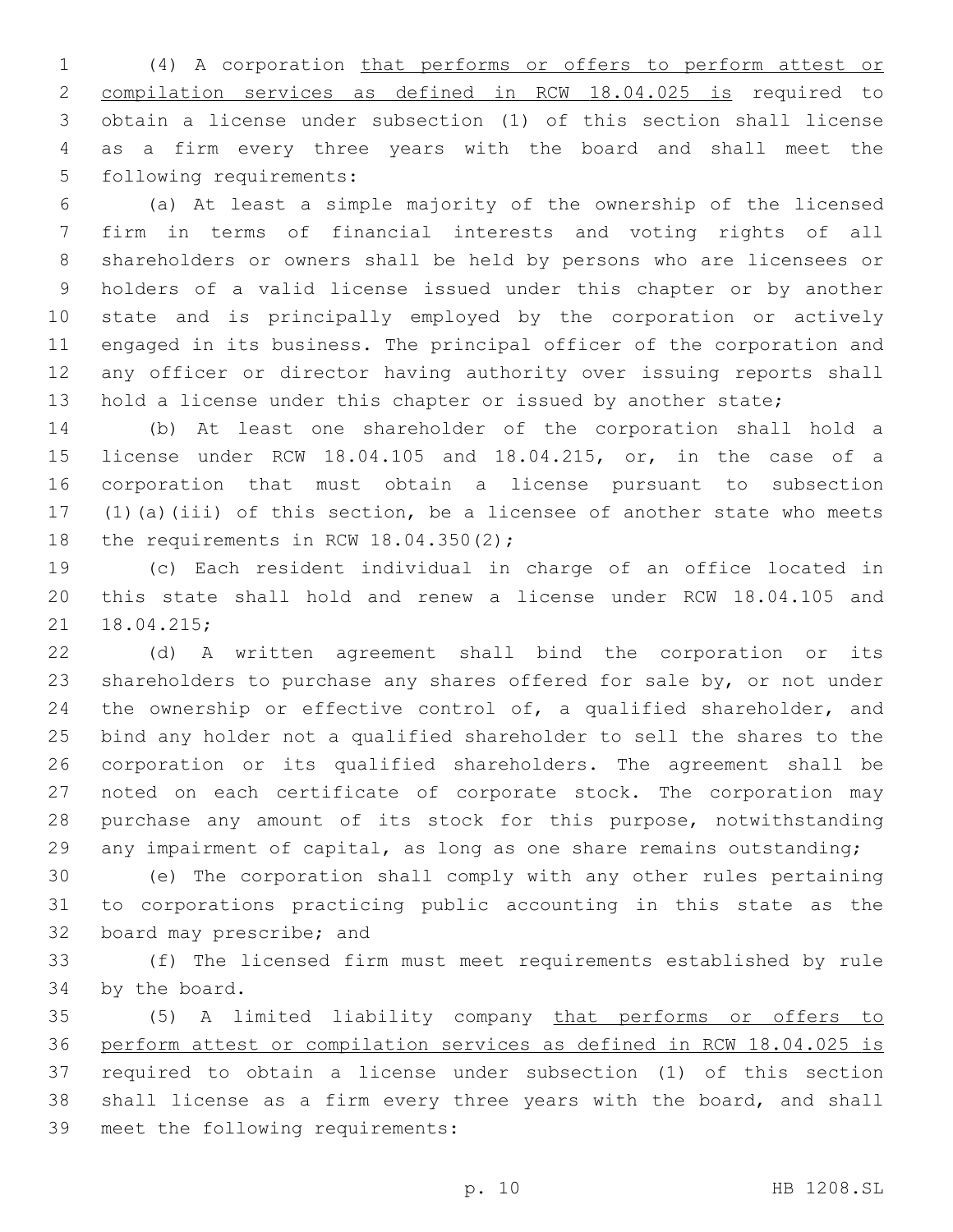(a) At least one member of the limited liability company shall hold a license under RCW 18.04.105 and 18.04.215, or, in the case of a limited liability company that must obtain a license pursuant to subsection (1)(a)(iii) of this section, be a licensee of another 5 state who meets the requirements in RCW 18.04.350(2);

 (b) Each resident manager or member in charge of an office located in this state shall hold and renew a license under RCW 8 18.04.105 and 18.04.215;

 (c) At least a simple majority of the ownership of the licensed firm in terms of financial interests and voting rights of all owners shall be held by persons who are licensees or holders of a valid license issued under this chapter or by another state. The principal member or manager of the limited liability company and any member having authority over issuing reports shall hold a license under this 15 chapter or issued by another state; and

 (d) The licensed firm must meet requirements established by rule 17 by the board.

 (6) Application for a license as a firm with an office in this state shall be made upon the affidavit of the proprietor or individual designated as managing partner, member, or shareholder for Washington. This individual shall hold a license under RCW 18.04.215.

 (7) In the case of a firm licensed in another state and required to obtain a license under subsection (1)(a)(iii) of this section, the application for the firm license shall be made upon the affidavit of an individual who qualifies for practice privileges in this state under RCW 18.04.350(2) who has been authorized by the applicant firm to make the application. The board shall determine in each case 28 whether the applicant is eligible for a license.

 (8) The board shall be given notification within ninety days after the admission or withdrawal of a partner, shareholder, or member engaged in this state in the practice of public accounting from any partnership, corporation, or limited liability company so 33 licensed.

 (9) Licensed firms that fall out of compliance with the provisions of this section due to changes in firm ownership, after receiving or renewing a license, shall notify the board in writing within ninety days of its falling out of compliance and propose a time period in which they will come back into compliance. The board may grant a reasonable period of time for a firm to be in compliance with the provisions of this section. Failure to bring the firm into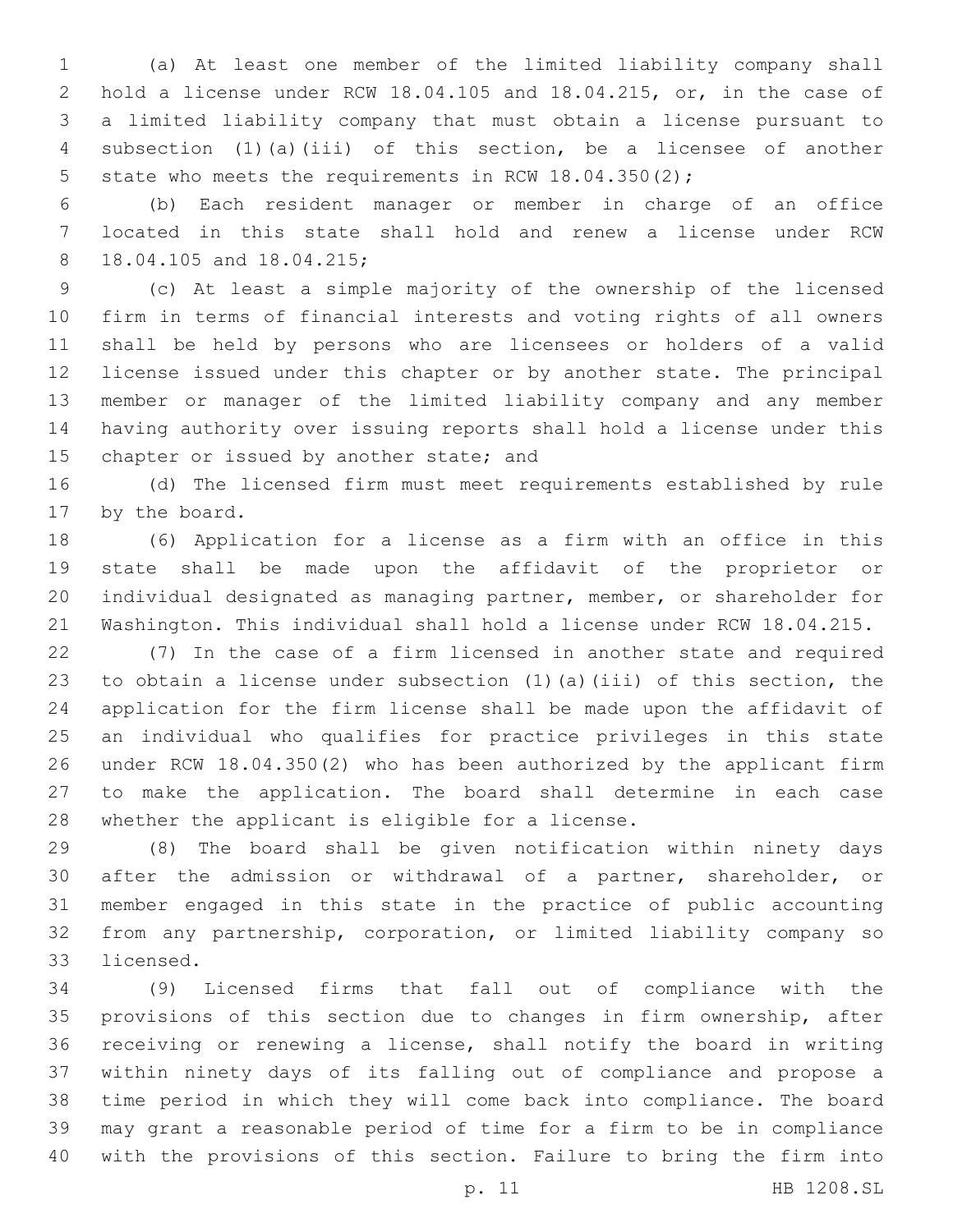compliance within a reasonable period of time, as determined by the board, may result in suspension, revocation, or imposition of 3 conditions on the firm's license.

 (10) Fees for the license as a firm and for notification of the board of the admission or withdrawal of a partner, shareholder, or member shall be determined by the board. Fees shall be paid by the firm at the time the license application form or notice of admission or withdrawal of a partner, shareholder, or member is filed with the board.9

(11) Nonlicensee owners of licensed firms are:

 (a) Required to fully comply with the provisions of this chapter 12 and board rules;

13 (b) Required to be an individual;

 (c) Required to be of good character, as defined in RCW 18.04.105(1)(a), and an active individual participant in the licensed firm or affiliated entities as these terms are defined by board rule; 17 and

 (d) Subject to discipline by the board for violation of this 19 chapter.

 (12) Resident nonlicensee owners of licensed firms are required 21 to meet:

 (a) The ethics examination, registration, and fee requirements as 23 established by the board rules; and

(b) The ethics CPE requirements established by the board rules.

 (13)(a) Licensed firms must notify the board within thirty days 26 after:

 (i) Sanction, suspension, revocation, or modification of their professional license or practice rights by the securities exchange commission, internal revenue service, or another state board of 30 accountancy;

 (ii) Sanction or order against the licensee or nonlicensee firm owner by any federal or other state agency related to the licensee's practice of public accounting or violation of ethical or technical 34 standards established by board rule; or

 (iii) The licensed firm is notified that it has been charged with a violation of law that could result in the suspension or revocation of the firm's license by a federal or other state agency, as identified by board rule, related to the firm's professional license, practice rights, or violation of ethical or technical standards 40 established by board rule.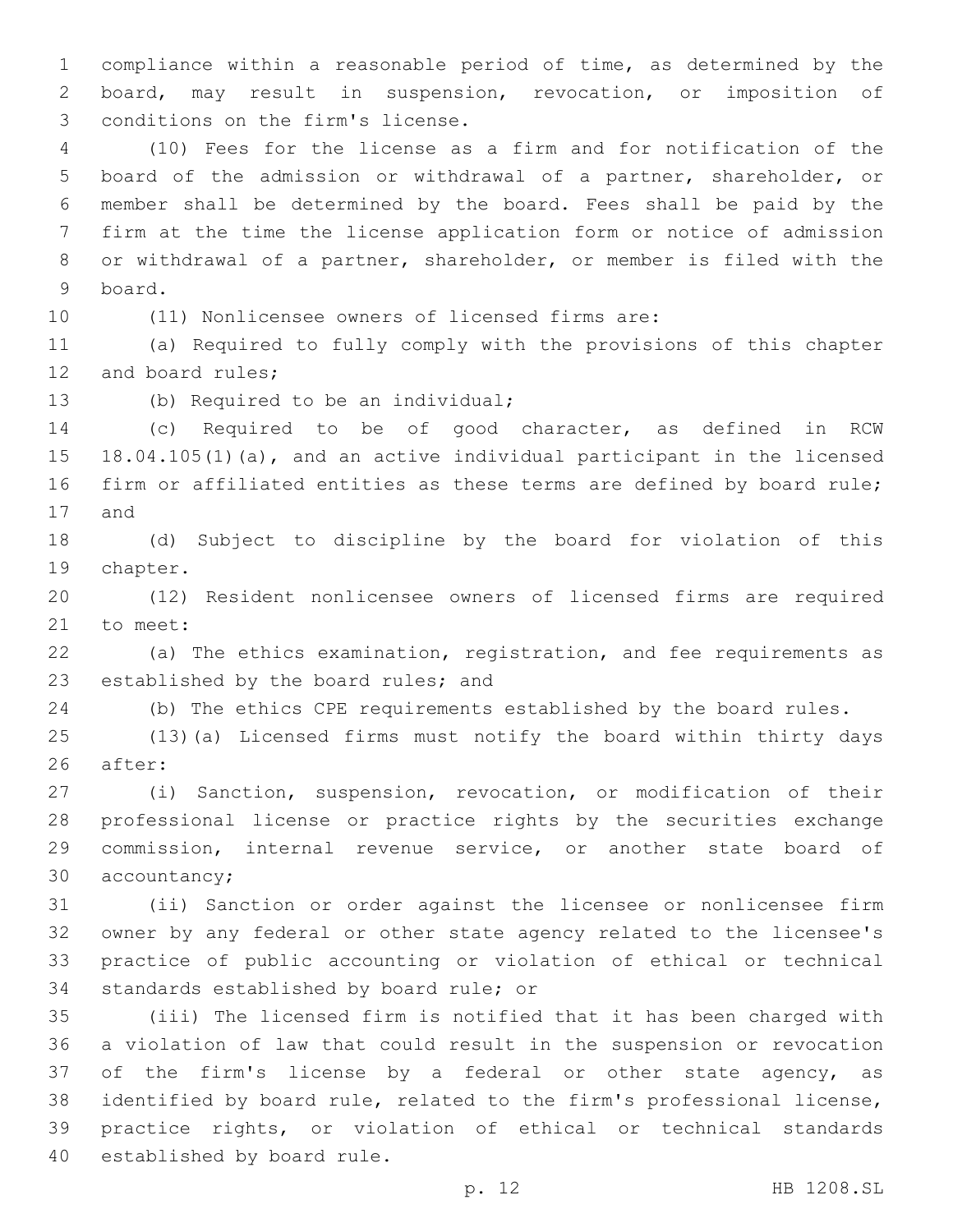(b) The board must adopt rules to implement this subsection and may also adopt rules specifying requirements for licensees to report to the board sanctions or orders relating to the licensee's practice of public accounting or violation of ethical or technical standards entered against the licensee by a nongovernmental professionally 6 related standard-setting entity.

 **Sec. 4.** RCW 18.04.205 and 2016 c 127 s 6 are each amended to 8 read as follows:

 (1) Each office established or maintained in this state for the 10 purpose of offering to issue or issuing reports in this state ( $(e<sup>F</sup>)$ 11 that uses the title "certified public accountant" or "CPA,")) shall register with the board under this chapter every three years.

 (2) Each office established or maintained in this state shall be under the direct supervision of a resident licensee holding a license 15 under RCW 18.04.105 and 18.04.215.

 (3) The board shall by rule prescribe the procedure to be followed to register and maintain offices established in this state for the purpose of offering to issue or issuing attest or compilation reports ((or that use the title "certified public accountant" or  $20 \frac{\text{TCPA}}{\text{CPA}}$ ). ( $(\frac{\text{II}}{\text{C}})$ )

 (4) Fees for the registration of offices shall be determined by the board. Fees shall be paid by the applicant at the time the 23 registration form is filed with the board.

 **Sec. 5.** RCW 18.04.345 and 2018 c 224 s 6 are each amended to 25 read as follows:

 (1) Except when performing services as an employee or owner of a 27 firm ((operating)) that performs or offers to perform attest or compilation services as defined in RCW 18.04.025 in accordance with RCW 18.04.350(15), no individual may assume or use the designation "certified public accountant-inactive" or "CPA-inactive" or any other title, designation, words, letters, abbreviation, sign, card, or device tending to indicate that the individual is a certified public accountant-inactive or CPA-inactive unless the individual holds a certificate. Individuals holding only a certificate may not practice 35 public accounting.

 (2) No individual may hold himself or herself out to the public or assume or use the designation "certified public accountant" or "CPA" or any other title, designation, words, letters, abbreviation,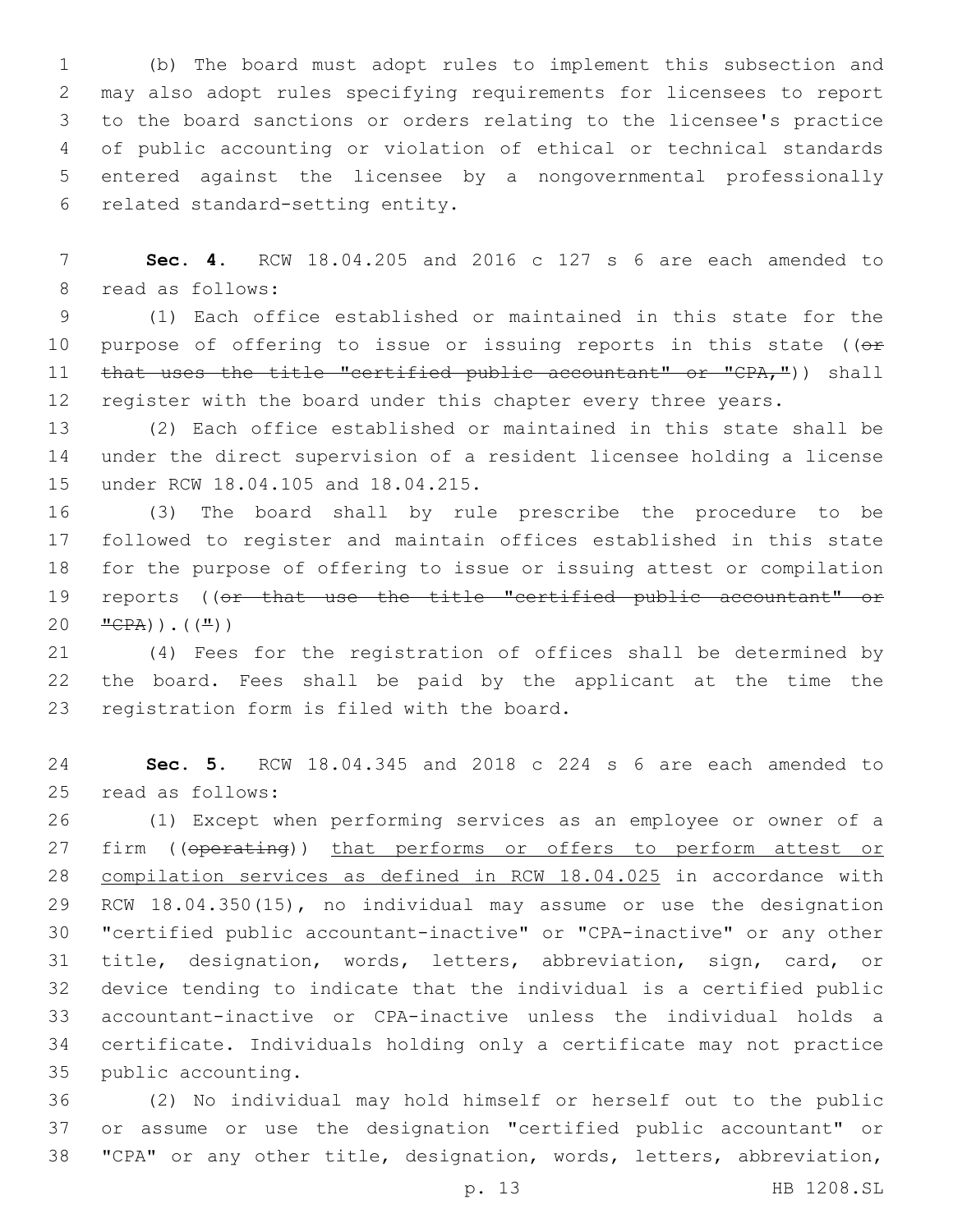sign, card, or device tending to indicate that the individual is a certified public accountant or CPA unless the individual qualifies for the privileges authorized by RCW 18.04.350(2) or holds a license under RCW 18.04.105 and 18.04.215, or is providing compilation or attest services as an employee or owner of a firm operating in accordance with RCW 18.04.350(15).6

 (3) No firm with an office in this state may perform or offer to perform attest services as defined in RCW 18.04.025(1) or compilation 9 services as defined in RCW 18.04.025(6) ((or assume or use the designation "certified public accountant" or "CPA" or any other title, designation, words, letters, abbreviation, sign, card, or device tending to indicate that the firm is composed of certified 13 public accountants or  $CPAs<sub>r</sub>$ )) unless the firm is licensed under RCW 18.04.195 and all offices of the firm in this state are maintained and registered under RCW 18.04.205. This subsection does not limit the services permitted under RCW 18.04.350(10) by persons not required to be licensed under this chapter, nor does it prohibit compilation or attest services performed in accordance with RCW 18.04.350(15).

 (4) No firm may perform the services defined in RCW 18.04.025(1) in this state unless the firm is licensed under RCW 18.04.195, renews the firm license as required under RCW 18.04.215, and all offices of the firm in this state are maintained and registered under RCW 18.04.205. This subsection does not prohibit services performed in 25 accordance with RCW 18.04.350(15).

 (5) Except when performing services as an employee or owner of a firm operating in accordance with RCW 18.04.350(15), no individual, partnership, limited liability company, or corporation offering public accounting services to the public may hold himself, herself, or itself out to the public, or assume or use along, or in connection with his, hers, or its name, or any other name the title or designation "certified accountant," "chartered accountant," "licensed accountant," "licensed public accountant," "public accountant," or any other title or designation likely to be confused with "certified public accountant" or any of the abbreviations "CA," "LA," "LPA," or "PA," or similar abbreviations likely to be confused with "CPA."

 (6) No licensed firm may operate under an alias, a firm name, title, or "DBA" that differs from the firm name that is registered 39 with the board.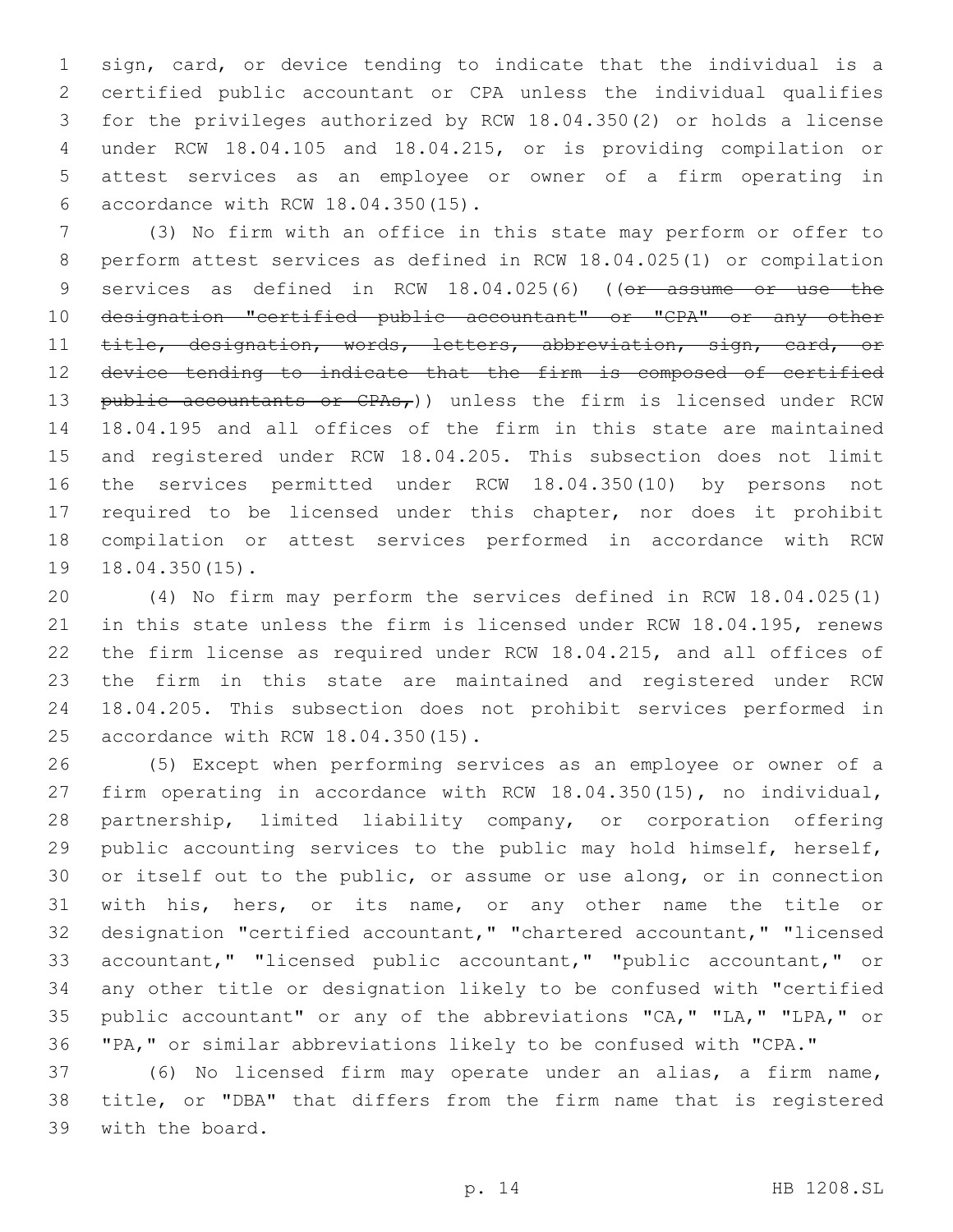(7) Except when performing services as an employee or owner of a firm operating in accordance with RCW 18.04.350(15), no individual with an office in this state may sign, affix, or associate his or her name or any trade or assumed name used by the individual in his or her business to any report prescribed by professional standards unless the individual holds a license to practice under RCW 18.04.105 and 18.04.215, a firm holds a license under RCW 18.04.195, and all of the individual's offices in this state are registered under RCW 9 18.04.205.

 (8) No individual licensed in another state may sign, affix, or associate a firm name to any report prescribed by professional standards, or associate a firm name in conjunction with the title certified public accountant, unless the individual:

 (a) Qualifies for the practice privileges authorized by RCW  $18.04.350(2)$ ;

 (b) Is licensed under RCW 18.04.105 and 18.04.215, and all of the individual's offices in this state are maintained and registered 18 under RCW 18.04.205; or

 (c) Is performing services as an employee or owner of a firm in accordance with the provisions of RCW 18.04.350(15).

 (9) No individual, partnership, limited liability company, or corporation not holding a license to practice under RCW 18.04.105 and 18.04.215, or firm not licensed under RCW 18.04.195 or firm not registering all of the firm's offices in this state under RCW 18.04.205, or not qualified for the practice privileges authorized by RCW 18.04.350(2), or not operating in accordance with the provisions of RCW 18.04.350(15), may hold himself, herself, or itself out to the public as an "auditor" with or without any other description or designation by use of such word on any sign, card, letterhead, or in 30 any advertisement or directory.

 (10) For purposes of this section, because individuals practicing using practice privileges under RCW 18.04.350(2) are deemed substantially equivalent to licensees under RCW 18.04.105 and 18.04.215, every word, term, or reference that includes the latter shall be deemed to include the former, provided the conditions of such practice privilege, as set forth in RCW 18.04.350 (4) and (5) 37 are maintained.

 (11) Notwithstanding anything to the contrary in this section, it is not a violation of this section for a firm that does not hold a valid license under RCW 18.04.195 and that does not have an office in

p. 15 HB 1208.SL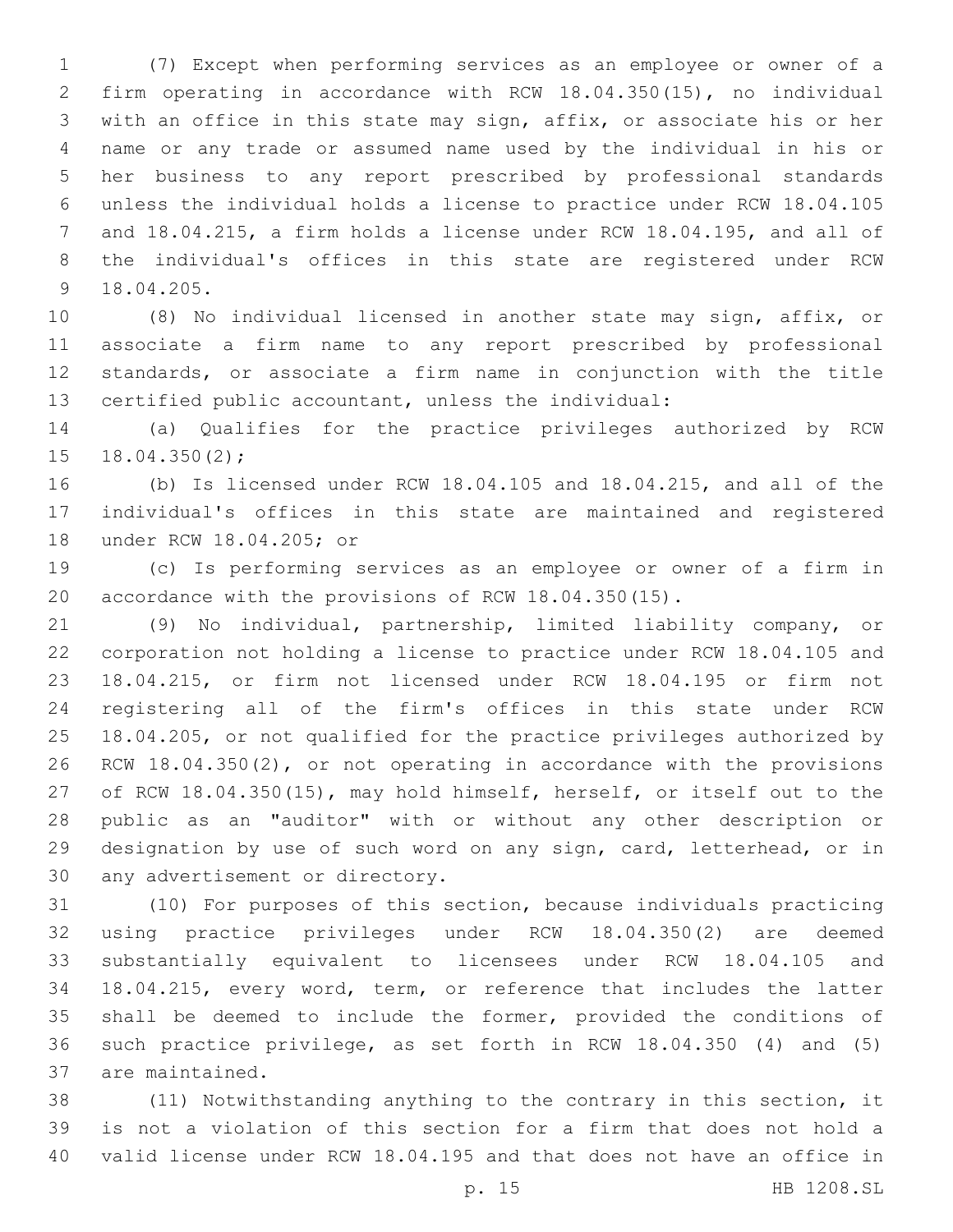this state to use the title "CPA" or "certified public accountant" as part of the firm's name and to provide its professional services in this state, and licensees and individuals with practice privileges may provide services on behalf of such firms so long as it complies with the requirements of RCW 18.04.195(1). An individual or firm authorized under this subsection to use practice privileges in this state must comply with the requirements otherwise applicable to 8 licensees in this section.

 **Sec. 6.** RCW 18.04.345 and 2016 c 127 s 5 are each amended to 10 read as follows:

 (1) No individual may assume or use the designation "certified public accountant-inactive" or "CPA-inactive" or any other title, designation, words, letters, abbreviation, sign, card, or device tending to indicate that the individual is a certified public accountant-inactive or CPA-inactive unless the individual holds a certificate. Individuals holding only a certificate may not practice 17 public accounting.

 (2) No individual may hold himself or herself out to the public or assume or use the designation "certified public accountant" or "CPA" or any other title, designation, words, letters, abbreviation, sign, card, or device tending to indicate that the individual is a certified public accountant or CPA unless the individual qualifies for the privileges authorized by RCW 18.04.350(2) or holds a license 24 under RCW 18.04.105 and 18.04.215.

 (3) No firm with an office in this state may perform or offer to perform attest services as defined in RCW 18.04.025(1) or compilation 27 services as defined in RCW 18.04.025(6) ((or assume or use the designation "certified public accountant" or "CPA" or any other 29 title, designation, words, letters, abbreviation, sign, card, or device tending to indicate that the firm is composed of certified 31 public accountants or  $CPAs<sub>r</sub>$ )) unless the firm is licensed under RCW 18.04.195 and all offices of the firm in this state are maintained and registered under RCW 18.04.205. This subsection does not limit the services permitted under RCW 18.04.350(10) by persons not 35 required to be licensed under this chapter.

 (4) No firm may perform the services defined in RCW 18.04.025(1) in this state unless the firm is licensed under RCW 18.04.195, renews the firm license as required under RCW 18.04.215, and all offices of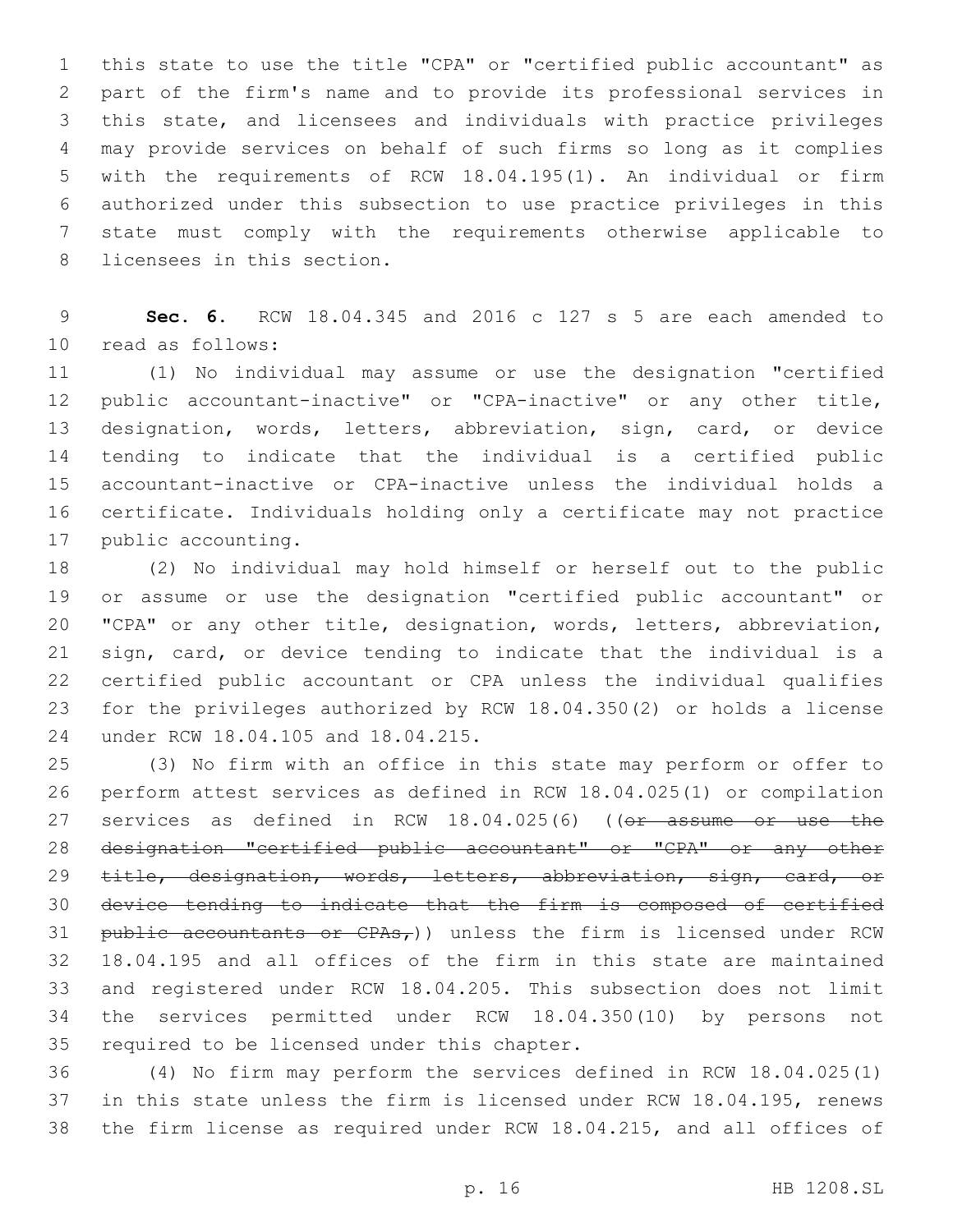the firm in this state are maintained and registered under RCW 18.04.205.2

 (5) No individual, partnership, limited liability company, or corporation offering public accounting services to the public may hold himself, herself, or itself out to the public, or assume or use along, or in connection with his, hers, or its name, or any other name the title or designation "certified accountant," "chartered accountant," "licensed accountant," "licensed public accountant," "public accountant," or any other title or designation likely to be confused with "certified public accountant" or any of the 11 abbreviations "CA," "LA," "LPA," or "PA," or similar abbreviations 12 likely to be confused with "CPA."

 (6) No licensed firm may operate under an alias, a firm name, title, or "DBA" that differs from the firm name that is registered 15 with the board.

 (7) No individual with an office in this state may sign, affix, or associate his or her name or any trade or assumed name used by the individual in his or her business to any report prescribed by professional standards unless the individual holds a license to practice under RCW 18.04.105 and 18.04.215, a firm holds a license under RCW 18.04.195, and all of the individual's offices in this 22 state are registered under RCW 18.04.205.

 (8) No individual licensed in another state may sign, affix, or associate a firm name to any report prescribed by professional standards, or associate a firm name in conjunction with the title certified public accountant, unless the individual:

 (a) Qualifies for the practice privileges authorized by RCW 28 18.04.350(2); or

 (b) Is licensed under RCW 18.04.105 and 18.04.215, and all of the individual's offices in this state are maintained and registered 31 under RCW 18.04.205.

 (9) No individual, partnership, limited liability company, or corporation not holding a license to practice under RCW 18.04.105 and 18.04.215, or firm not licensed under RCW 18.04.195 or firm not registering all of the firm's offices in this state under RCW 18.04.205, or not qualified for the practice privileges authorized by RCW 18.04.350(2), may hold himself, herself, or itself out to the public as an "auditor" with or without any other description or designation by use of such word on any sign, card, letterhead, or in 40 any advertisement or directory.